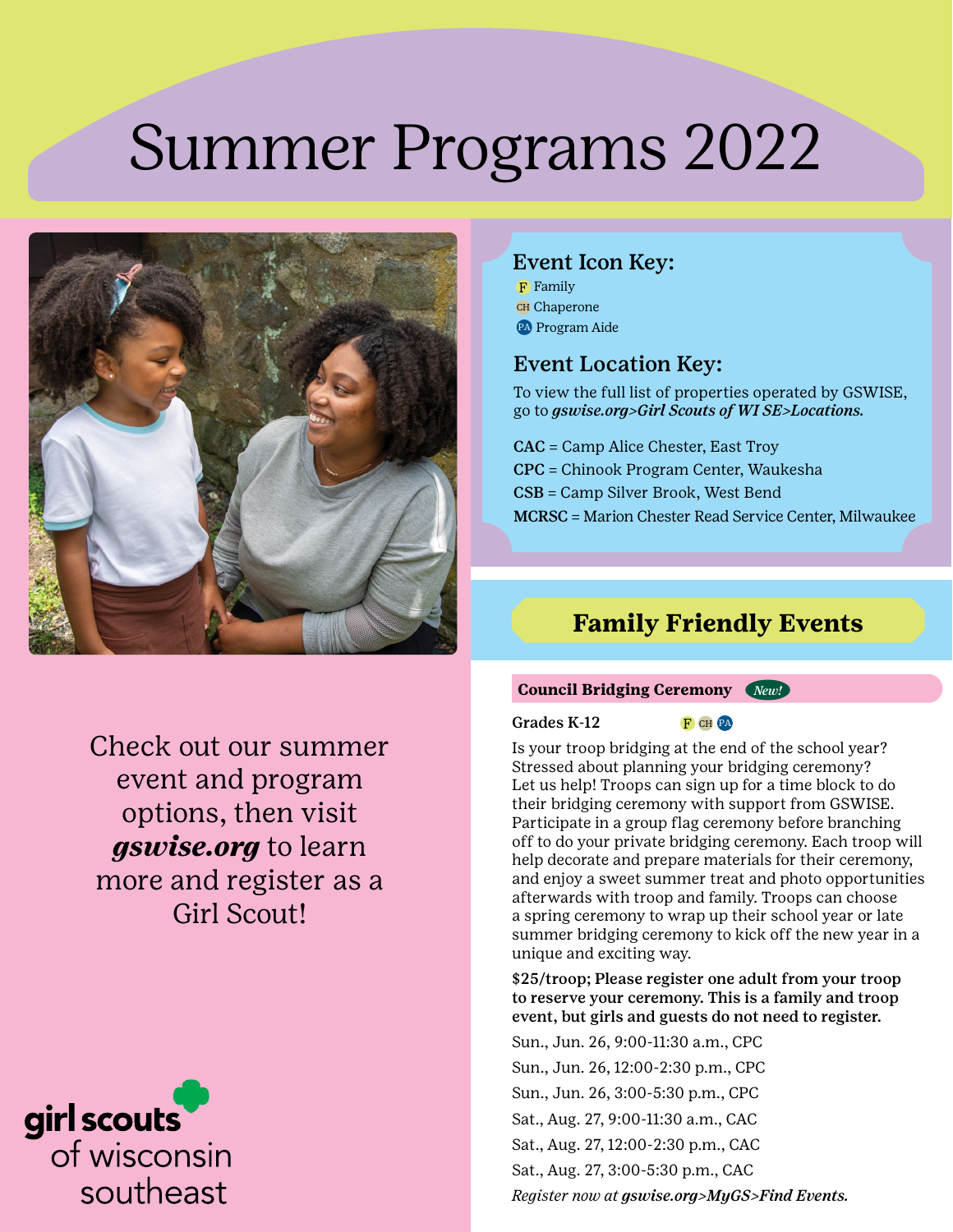# **Family Friendly Events**

#### Events: listed in alphabetical order

#### **Fall Kick-Off at the Milwaukee County Zoo**

#### Grades K-12 F CH PA

Join us on Sun., Oct. 9 for a fun-filled, fall kick-off event at the Milwaukee County Zoo to celebrate the new Girl Scout year! Have fun doing interactive activities, learn about the new Girl Scout badges, and more! Watch your email, Rallyhood, and social media for more information coming soon!

#### **Girl Scout Day with the Kenosha Kingfish** *New!*

#### Grades  $K-12$  F CH

Grab your family, friends, and troop for a game with the Kenosha Kingfish on Sat., Aug. 6, 6:05 p.m. at Simmons Field! At \$17/ticket, all guests will receive a Kingfish hat, hot dog, chips, and beverage, and Girl Scouts will also receive a Kenosha Kingfish patch at the game.

#### [View Options](https://www.gswise.org/content/dam/girlscouts-gswise/documents/Kenosha%20Kingfish%202022.pdf) and [Order Tickets](https://kenosha-kingfish.nwltickets.com/Tickets/SelectPromoSeats?PromoCode=gswise22)

#### **Girl Scout Day with the Milwaukee Brewers**

#### Grades  $K-12$  F CH

Enjoy special Girl Scout ticket savings and cheer on the Milwaukee Brewers at American Family Field on Sat., June 25, 3:10 p.m. with your troop, family, and friends! Uniformed Girl Scouts can participate in a pre-game parade and will receive a unique Milwaukee Brewers Girl Scout Day patch. Tickets range from \$20-41 with three different seating options.

#### [View Options](https://www.gswise.org/content/dam/girlscouts-gswise/documents/Milwaukee%20Brewers%20Girl%20Scout%20Night%202022.pdf) and [Order Tickets](https://www.mlb.com/brewers/tickets/specials/girl-scouts)

#### **Girl Scout Day with the Milwaukee Milkmen** *New!*

#### Grades  $K-12$  F CH

Enjoy some non-stop family entertainment with the Milwaukee Milkmen at our Girl Scout game on Sat., July 23, 6:00 p.m. at Franklin Field! Your outing will include a baseball hat, hot dog, and soda for each ticket holder. Finish out a great day with fireworks after the game! Ticket options range from \$14-16.

#### [View Options](https://www.gswise.org/content/dam/girlscouts-gswise/documents/Milwaukee%20Milkmen%202022.pdf) and [Order Tickets](https://offer.fevo.com/milkmen-vs-sioux-explorers-qzwnibc-796a65a?fevoUri=milkmen-vs-sioux-explorers-qzwnibc-796a65a%2F)

#### **Girl Scout Day with the UW-Milwaukee Panthers Baseball**

#### Grades  $K-12$  F CH

Join us Sat., May 21 at 2:00 p.m. as the Milwaukee Panthers Baseball team faces off Wright State University. All seating is general admission at only \$4/ticket! Girl Scouts can also take part in a pre-game parade around the field and in-game recognition on the scoreboard celebrating all Girl Scouts in attendance. All Girl Scouts will receive a participation patch at the game!

#### [Order Tickets Now](https://offer.fevo.com/wright-state-tfjwnku-aa23a43?fevoUri=wright-state-tfjwnku-aa23a43%2F)

#### **Girl Scouts Love State Parks**

#### Grades  $K-12$  F CH

Celebrate Girl Scouts Love State Parks weekend Sept. 10-11, 2022! Watch your email, Rallyhood, and social media for details coming later this summer.

#### **My Gal and Me**

#### Grades K-12 CH

Relax and create some memories with your favorite adult female on a one- or two-night stay at camp. Spend time at the beach, cast a line into Swan Lake, create a special My Gal & Me craft, and bond around the campfire. All meals provided.

#### Fees:

One-Night: \$60 per person

Two-Night: \$90 per person

#### Options:

One-Night: Thur., July 7, 2:00 p.m. – Fri., July 8, 2:00 p.m. One-Night: Fri., July 8, 2:00 p.m.– Sat., July 9, 2:00 p.m. Two-Night: Thur., July 7, 2:00 p.m.– Sat., July 9, 2:00 p.m. Register now at *[gswise.org>MyGS>Find Events](http://www.gswise.org)*.

#### **Out of This World** *New!*

#### Grades K-5 F CH PA

Come explore how plants grow in space and design a space garden, launch balloon and water bottle rockets, and safely view the sun through a telescope with our Solar System Ambassador.

#### Free; pre-registration required

Date and Location TBD

#### **Pond Explorers** *New!*

#### Grades K-5 F CH PA

From catching frogs and cool bugs to watching turtles sunbathe, there's more to explore in and around the pond than you could ever imagine. Grab your rainboots and nets and get ready to scoop up your next adventure!

#### Free; pre-registration required

Date and Location TBD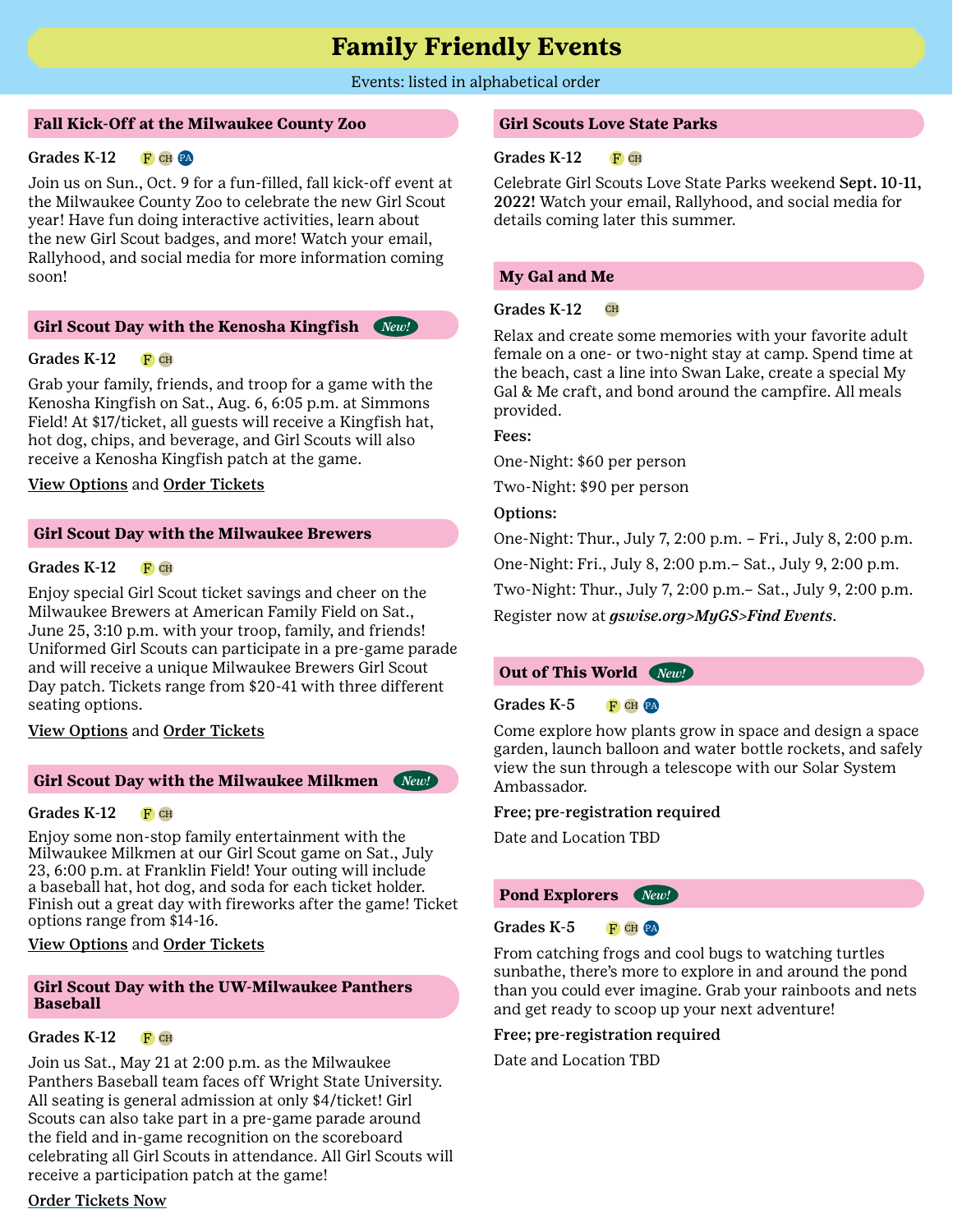### **In-Person Events**

#### Events: listed in alphabetical order

#### **Archery I**

#### $Grades$  2-8  $CH$

Take aim as you give archery a shot. Learn new skills and practice using a bow and arrow.

#### \$14/girl

Sat., Sept.17, 10:00-11:15 a.m., TFO Sat., Sept. 17, 11:30 a.m.-12:45 p.m., TFO Sun., Sept. 18, 12:30-1:45 p.m., CAC Sun., Sept. 25, 12:30-1:45 p.m., CPC Sun., Sept. 25, 2:00-3:15 p.m., CPC Sat., Oct. 8, 10:00-11:15 a.m., TFO Sat., Oct. 8, 11:30 a.m.-12:45 p.m., TFO Sun., Oct. 9, 12:30-1:45 p.m., CPC Sun., Oct. 9, 2:00-3:15 p.m., CPC Sat., Oct. 15, 10:00-11:15 a.m., CPC Sat., Oct. 15, 11:30 a.m.-12:45 p.m., CPC Sat., Oct. 15, 1:15-2:30 p.m., CPC Sat., Oct. 15, 2:45-4:00 p.m., CPC Sat., Oct. 22, 10:00-11:15 a.m., CAC Sat., Oct. 22, 11:30 a.m.-12:45 p.m., CAC Earned award: Cadette Archery badge Register starting May 25 at *[gswise.org>MyGS>Find Events](http://www.gswise.org)*.

#### **Archery II**

#### $Grades 8-12$  CH

Shoot like a pro! Review your skills and improve your accuracy with other experienced archers.

#### \$14/girl

Sat., Sept. 17, 1:15-2:30 p.m., TFO Sun., Sept. 25, 3:30-4:45 p.m., CPC Sat., Oct. 8, 1:15-2:30 p.m., TFO Sun., Oct. 9, 3:30-4:45 p.m., CPC Sat., Oct. 22, 1:15-2:30 p.m., CAC Earned award: Cadette Archery badge Register starting May 25 at *[gswise.org>MyGS>Find Events](http://www.gswise.org)*.

#### **Archery II and Hatchet Throwing** *New!*

#### Grades  $8-12$  CH

Can't get enough target sports? You'll get a chance to improve your skills and challenge yourself with some new fun as you enjoy both archery and hatchet throwing in the same session.

#### \$20/girl

Sun., Sept. 18, 2:00-3:30 p.m., CAC Sun., Sept. 18, 3:45-5:15 p.m., CAC Register starting May 25 at *[gswise.org>MyGS>Find Events](http://www.gswise.org)*.

#### **Gold Award Training**

#### Grades  $9-12$  CH

Be a rock star, role model, and real-life hero by making lasting change in the world and earn the Girl Scout Gold Award—the highest award in Girl Scouting! Gold Award Girl Scouts distinguish themselves in the college admissions process, have an opportunity to earn scholarships, and enter the military at a higher pay grade. Learn more about the award steps and council processes by choosing an inperson training session below or watching our **Gold Video** [Training](https://www.youtube.com/watch?v=11koTz4EOd4). Gold Award Training is required for Girl Scouts going for the Gold and is best taken after completing the prerequisite Journey requirement(s).

#### \$5/girl

Wed., July 27, 6:00-8:00 p.m., MCRSC Tue., Sep. 20, 6:00-8:00 p.m., CPC Related award: Girl Scout Gold Award *Register now at [gswise.org>MyGS>Find Events.](http://www.gswise.org)*

#### **Hatchet Throwing**

#### Grades  $8-12$  CH

Learn the basics of hatchet throwing. Master the throwing techniques and scoring. Challenge your friends to a contest as you become a target-sport pro!

#### \$14/girl

Sat., Sept. 17, 2:45-4:00 p.m., TFO Sat., Oct. 8, 2:45-4:00 p.m., TFO Sat., Oct. 22, 2:45-4:00 p.m., CAC Register starting May 25 at *[gswise.org>MyGS>Find Events](http://www.gswise.org)*.

#### **High Ropes** *New!*

#### Grades  $4-12$  CH

Challenge yourself on the new high ropes course at Camp Alice Chester! Learn how to safely navigate our course while challenging yourself with friends.

#### \$16/girl

Sat., Sept. 17, 1:30-3:30 p.m. Sat., Sept. 24, 10:00 a.m.-12:00 p.m. Sat., Oct. 1, 1:30-3:30 p.m. Sat., Oct. 15, 10:00 a.m.-12:00 p.m. Sat., Oct. 29, 1:30-3:30 p.m.

Register starting May 25 at *[gswise.org>MyGS>Find Events](http://www.gswise.org)*.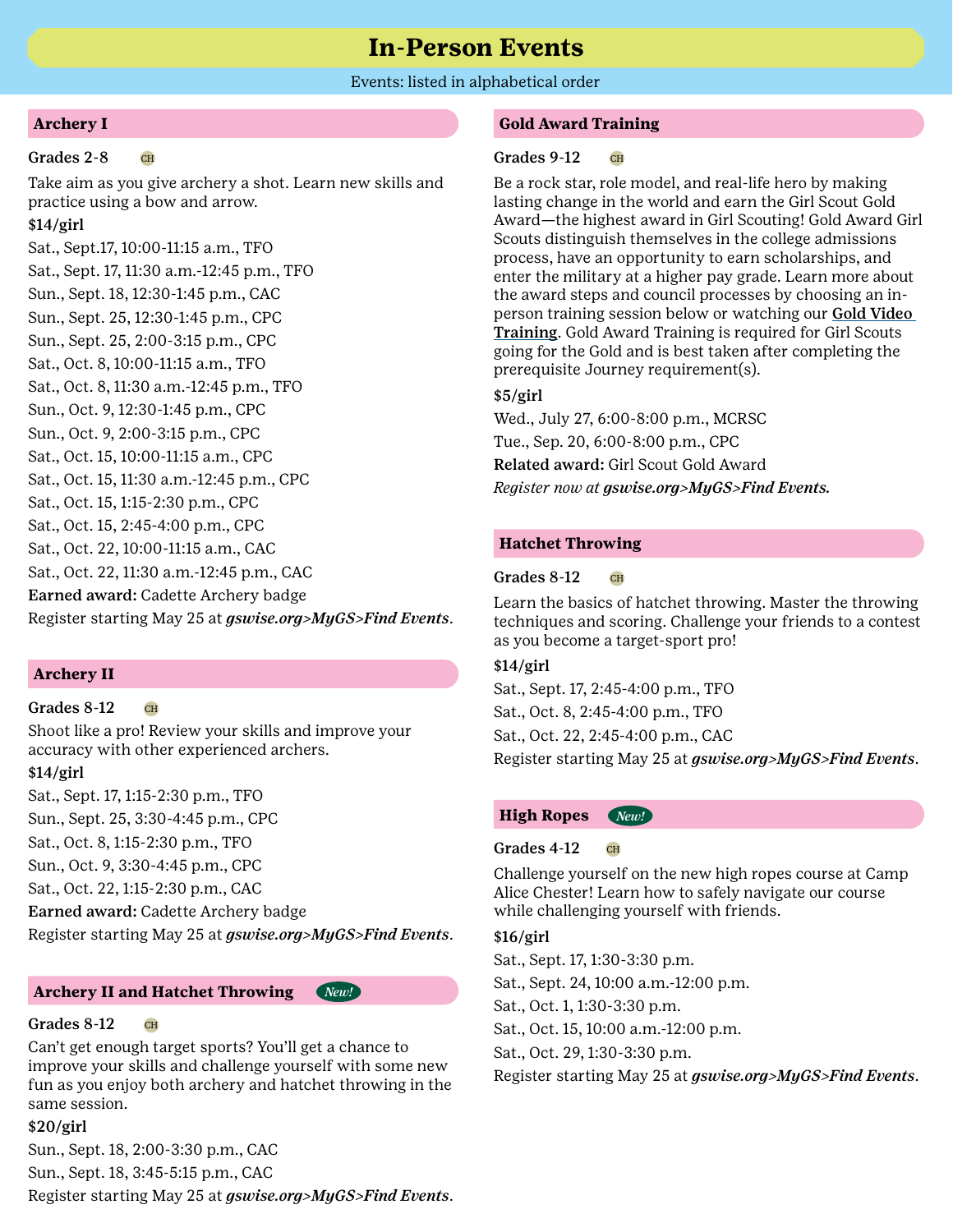# **In-Person Events Virtual Events**

#### Events: listed in alphabetical order

#### **Low Ropes** *New!*

#### Grades K-12 CH

Enjoy time team building with your troop on our new low ropes course! Work together to complete the course while learning communication, problem solving, collaboration, and much more.

#### \$16/girl

To schedule a session for your troop starting this fall, contact 800-565-4475 or *[customercare@gswise.org](mailto:customercare%40gswise.org%20%20?subject=)* 

#### **Rock Climbing**

#### Grades 2-12

Scale new heights on the rock wall at Camp Alice Chester. Receive safety instruction on the auto-belay system and then climb as much as you like.

#### \$16/girl

Sat., Sept. 17, 10:00 a.m.-12:00 p.m.

Sat., Sept. 24, 1:30-3:30 p.m.

Sat., Oct. 1, 10:00 a.m.-12:00 p.m.

Sat., Oct. 15, 1:30-3:30 p.m.

Sat., Oct. 29, 10:00 a.m.-12:00 p.m.

Related awards: Brownie and Cadette Snow or Climbing Adventure badges

*Register starting May 25 at [gswise.org>MyGS>Find Events.](http://www.gswise.org)*

#### **Silver Award Training**

#### Grades 6-8 CH

When you team up with a small group of Girl Scout friends to find an issue you care about and then make a difference in your community, you can earn the Girl Scout Silver Award—one of the highest awards in Girl Scouting. Learn more about the award steps and council processes by choosing an in-person training session below or by watching our [Silver Video Training.](https://www.youtube.com/watch?v=LdXcW8XdutM) Silver Award Training is best taken after completing the prerequisite Journey requirement(s).

#### \$5/girl

Tue., July 26, 6:00-8:00 p.m., MCRSC

Wed., Sep. 21, 6:00-8:00 p.m., CPC

Related award: Girl Scout Silver Award

*Register now at [gswise.org>MyGS>Find Events.](http://www.gswise.org)*

#### **National Girl Scout Events**

#### Grades K-12

Tune in to these interactive and fun virtual events—with your troop or on your own! Pre-register to watch and participate live or check out the interactive playback on demand. Explore the full Virtual Events Calendar at *[girlscouts.org/Activity Zone/Virtual Events Calendar](https://www.girlscouts.org/en/activity-zone/virtual-event-calendar.html)* for even more Girl Scout fun.

#### **Coding Basics**

#### Grades 6-12

Earn your Coding for Good: Coding Basics badge from the comfort of your own home on your own schedule. CodeCampKidz will guide you step-by-step as you work, learn to write a computer program, and use your new programming skills to share your positive message to do good in the world. You will be introduced to JavaScript and jQuery fundamentals.

#### \$25/girl

Earned award: Cadette, Senior, and Ambassador Coding Basics badges

*Register now for this ongoing opportunity at [gswise.org>MyGS>Find Events.](http://www.gswise.org)*

#### **Digital Game Design**

#### Grades 6-12

Earn your Coding for Good: Digital Game Design badge from the comfort of your own home on your own schedule. CodeCampKidz will guide you step-by-step as you work to write code for computers and use Bootstrap to begin to understand how video games are created.

#### \$25/girl

Earned award: Cadette, Senior, and Ambassador Digital Game Design badges

*Register now for this ongoing opportunity at [gswise.org>MyGS>Find Events.](http://www.gswise.org)*

#### **Think Like a Programmer Journey-Earn Your Awards Online**

#### Grades 6-12

Complete your Programmer Journey online and learn to code all from the comfort of your own home on your own schedule! CodeCampKidz will guide you step-by-step as you work through your projects. No experience or previous coding knowledge is required. You will code like a Programmer while overcoming obstacles, building problem solving skills, and developing confidence as an independent coder.

#### \$25/girl

Earned award: Think Like a Programmer Journey award

*Register now for this ongoing opportunity at [gswise.org>MyGS>Find Events.](http://www.gswise.org)*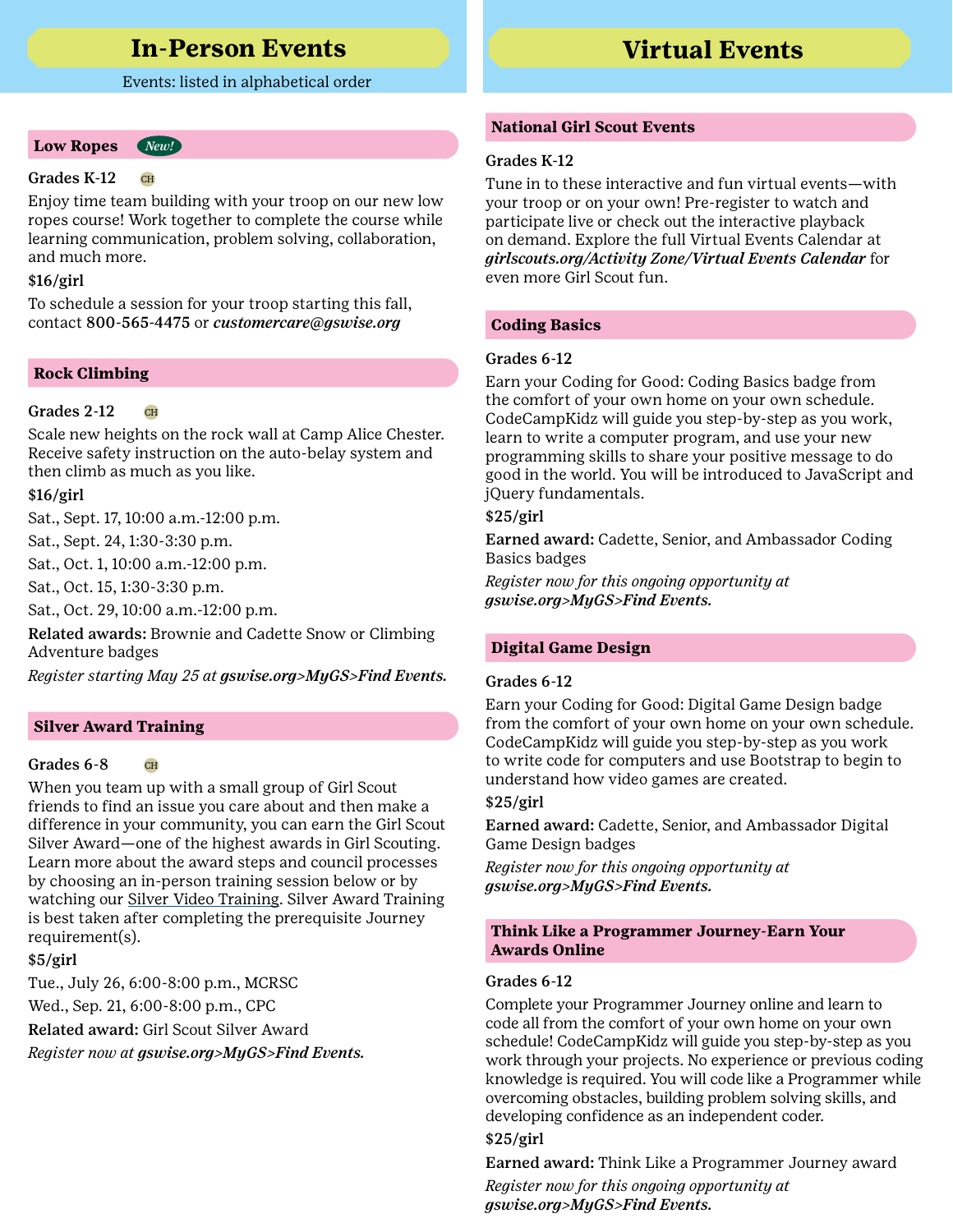#### **Patch Programs**

We offer several patch programs - great for summertime that Girl Scouts can do at home with their family, friends, or troop!

- Health in Action Patch Program
- Girl Scout Urban Adventure Patch Program
- • Get Outdoors Challenge Patch Program
- GSUSA's Girl Scouts Love the Outdoors Challenge

Find these programs and more at *[gswise.org>Activities>](https://www.gswise.org/en/Activities/girl-scouts-at-home.html) [Girl Scouts at Home.](https://www.gswise.org/en/Activities/girl-scouts-at-home.html)*

#### **Community Event Providers**

We partner with dozens of businesses right here in our backyard to offer fun and exciting virtual and in-person opportunities for Girl Scouts. Check them out at *[gswise.org>Activities>Community Events.](https://www.gswise.org/en/Activities/on-your-own.html)*

#### **Summer Camp**

Camping is a great way for Girl Scouts to explore leadership, build skills, and develop a deep appreciation for nature. Find a summer camp for your Girl Scout today at *[gswise.org>Camp](https://www.gswise.org/en/camp---outdoors/camp-outdoors.html)*!

#### **Badge in a Box**

Badge in a Box is perfect for individual Girl Scouts and troops! Choose a badge from the chart below and let us do all the work preparing you for the adventure. Each Badge in a Box comes fully stocked with a lesson plan and all required supplies needed to earn the badge. To order your Badge in a Box, complete the order form at *[gswise.org>Resources>Journey or Badge](https://www.jotform.com/build/202866633733157)  [in a Box Order Form.](https://www.jotform.com/build/202866633733157)*

Our full Badge in a Box menu will return in fall.

| Journey and Badge in a Box | Cost/girl | Έ |  |  |
|----------------------------|-----------|---|--|--|
| Trail Adventure badge      | \$18      |   |  |  |
| Letterboxer badge          | \$18      |   |  |  |
| Geocacher badge            | \$18      |   |  |  |
| Night Owl badge            | \$18      |   |  |  |

**Questions about any of our activities or programs?** Contact us at 800-565-4475 or *customercare@gswise.org.*

# Keep the fun going!

Renew for another awesome year of friendships, adventures, and making a difference.





#### Early Renewal Happening Now!

\*These exciting incentives are eligible to both girl and adult memberships. Join us for another amazing year of Girl Scouts! Renew now using this QR code or at *gswise.org/renew.*

**Questions?** Contact Customer Care at *customercare@gswise.org* or 800-565-4475. Renew your Girl Scout membership now for another awesome year of friendships, adventures, and making a difference. Renew early and have a chance to receive these exciting bonuses\*:

|  | <b>Renew By:</b> May 13 May 31 Sept 16 Sept 30                                                                                                                                              |  |  |
|--|---------------------------------------------------------------------------------------------------------------------------------------------------------------------------------------------|--|--|
|  | Special access to "Kristen Bell and Girl Scouts:<br>Paint Your World Purple," a members-only<br>virtual event on 5/19 with Girl Scout alum<br>Kristen Bell. Must renew and register by 5/13 |  |  |
|  | Help Your Troop - 10% Off Resource Center<br>Voucher for Troops who Register<br>2 Troop Leaders and 80% of Girls; 1/Troop                                                                   |  |  |
|  | Help your Troop - Drawing for an Exclusive<br>Conversation with the CEO for 3 Troops who<br>Register 2 Troop Leaders and 80% of Girls                                                       |  |  |
|  | Special Event Access with Discounted Tickets<br>to Girl Scout Day at the Milwaukee Zoo on<br>10/9/22                                                                                        |  |  |
|  | Free Early Renewal Patch while supplies last                                                                                                                                                |  |  |
|  | Drawing for One of 400 Tickets to Exclusive Girl<br>Scout Day at a Drive-In Movie Date TBD                                                                                                  |  |  |